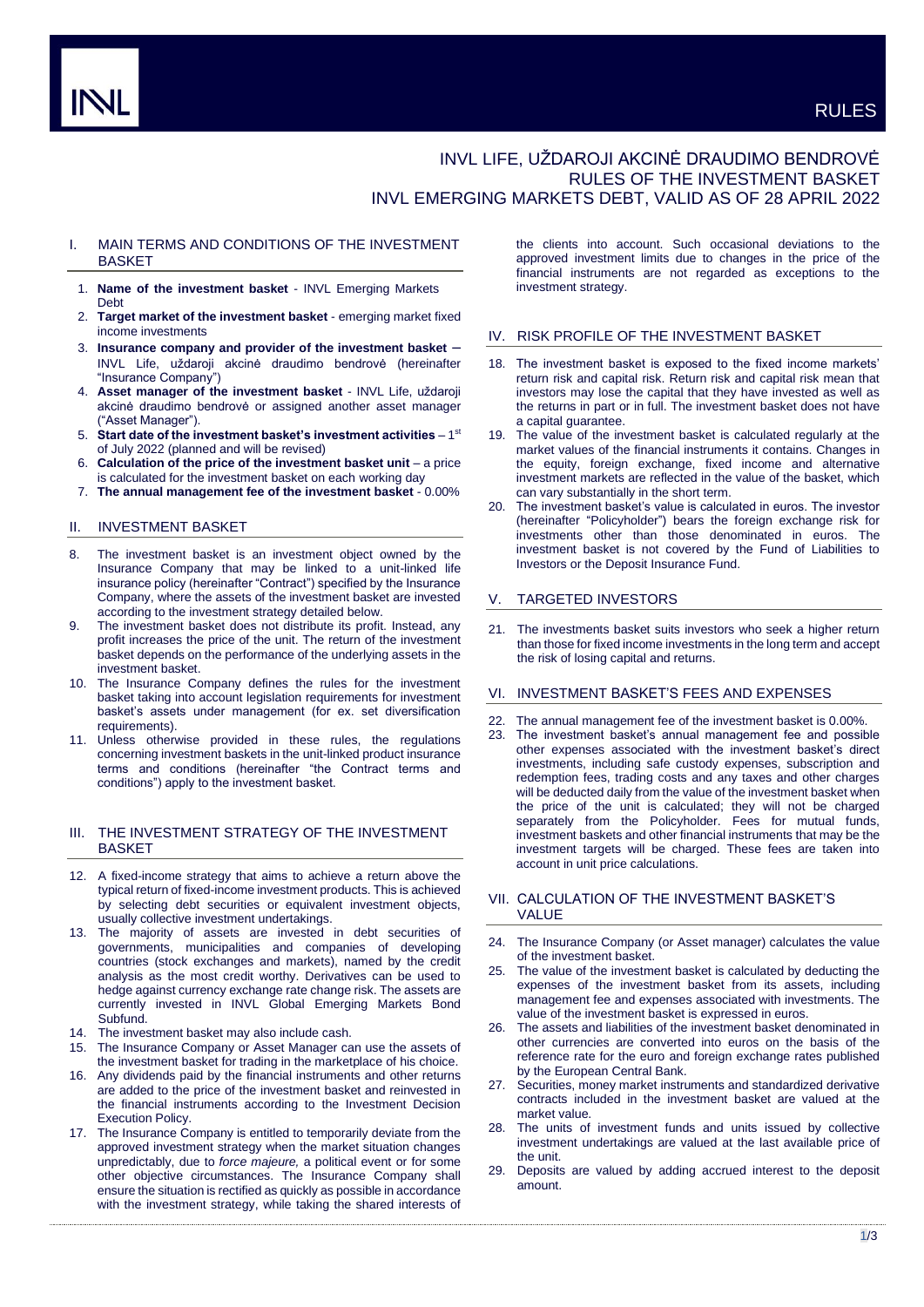# RULES OF THE INVESTMENT BASKET INVL EMERGING MARKETS DEBT

- 30. Other financial instruments and investment objects, as well as financial instruments and investment objects whose current market value is not known, are assessed using objective criteria. A more detailed valuation of financial instruments and investment objects is specified in the Insurance Company's internal valuation methodology for investment objects.
- 31. A value is calculated for the investment basket for the days those Lithuanian banks are generally open (working days). Based on any changes, market disturbances or other similar reasons possibly affecting the investment basket's investments, the Insurance Company (Asset Manager) can interrupt the calculation of the investment basket's value until the calculation of the value can be carried out normally.

# VIII. CALCULATION OF THE UNIT PRICE OF THE INVESTMENT BASKET

- 32. The price of the investment basket unit is calculated by dividing the value of the basket by the number of investment basket units in circulation.
- 33. The unit price of the investment basket may be divided into fractions. The number of investment basket's units and the unit price are rounded to 4 decimal places. The unit price of the investment basket is expressed in euros. The latest unit price of the investment basket is available from the Insurance Company and on the Insurance Company's website.

### IX. LINK BETWEEN INVESTMENT DIRECTION AND CONTRACTAND ASSOCIATED RESTRICTIONS

- 34. Investment basket is linked to the Contract only for the purpose of calculation of capital accumulated in the Contract.
- The subscription of the investment basket's units means tying a new payment after corresponding fees deduction under the customer's Contract or of already existing savings to the price of the investment basket's unit. The redemption of the investment basket units means the withdrawal of the Contract's savings tied to the investment basket or their transference to another investment basket.
- 36. The Insurance Company is entitled to refuse to execute the Policyholder's investment order due to linking the Contract with the investment basket. The Insurance Company has the right to limit the number of investment baskets selected in the Contract, the combination with other investment baskets offered by the Insurance Company or to determine the minimum number of units or the minimum amount in euros that may be linked to the Contract at any time.
- 37. The redemption price of the investment basket unit coincides with the price of the unit.
- 38. Investment assignments are executed in the order in which they are submitted.
- 39. The investment assignment can only be cancelled with the approval of the Insurance Company.
- 40. The Insurance Company is entitled to restrict investment basket unit redemptions and subscriptions due to market disturbances or other similar reasons, or if the restriction is deemed necessary to protect the interests of other Policyholders. Such a situation can arise, for example, due to a market disturbance, as a result of which the valuation and realization of the Investment Basket's investments and value calculation of the Investment Basket cannot be carried out reliably.
- 41. Investment risk borne by Policyholder as well covers such situations when investment basket unit redemptions and subscriptions are temporarily or permanently suspended by Insurance Company, Asset manager or state institution, as well as cases of suspension of investment basket unit valuation (unit price is not calculated on a particular day and it is determined later). In such cases investment unit price is calculated, Policyholder's investment orders or other transactions in respect to the Contract are executed as soon as subscription/redemption of investment units is reopened and unit price available.
- 42. The Insurance Company is entitled to change the Asset Manager of the investment basket and make changes to the rules of the investment basket. Changes are reported on the Insurance Company's website.

# X. TERMINATION OF THE INVESTMENT BASKET

43. The Insurance Company is entitled to terminate the investment basket or to merge it with other investment basket, owned by the Insurance Company. Policyholders' notification procedure is set in the Contract terms and conditions.

### XI. OWNERSHIP OF AND RIGHTS TO THE INVESTMENT BASKET AND ITS UNITS

44. The Policyholder or beneficiaries do not have title or other rights to the investment basket or to its units linked to the Contract. The Insurance Company holds the title to the units of the basket and the financial instruments belonging to the basket linked to the Contract.

# XII. TAXES AND PAYMENTS TO AUTHORITIES

- 45. If the investment basket or financial instruments in the basket are subject to direct or indirect taxes under a law or an order issued, or other fees imposed by the authorities, and which are payable by the Insurance Company, the Insurance Company is entitled to charge the corresponding sum from the investment basket's asset.
- The investment basket's financial instruments may be subject to tax costs, which affect the price of the financial instrument's or investment basket's value.

#### XIII. RISKS ASSOCIATED WITH THE INVESTMENT BASKET

#### 47. **MARKET RISK**

Financial instruments are affected by market risk, i.e. risk which is caused by general economic development, in other words factors that affect the overall performance of companies operating on the markets and/or that the value of the investment changes as a result of changes in the economic outlook.

#### 48. **RETURN RISK**

The performance of the investment basket is dependent on the performance of the target market, which may vary during the investment period. No guarantees can be made concerning the performance of the target market. The past performance of investments is no guarantee of future performance. Investing in the investment basket is not the same as investing directly in the target market.

### 49. **INTEREST RATE RISK**

Interest rate risk results from the value of the investment basket changing due to a change in the market interest rates.

### 50. **CREDIT RISK**

Credit risk means a loss or the weakening of the financial position because the issuer of a security or other debtor fails to meet his or her obligations. If the credit risk materializes, the investor bears the risk of losing the investment entirely or in part.

# 51. **COUNTERPARTY RISK**

Counterparty risk arises due to the other party in a financing or derivative contract and materializes if the counterparty is unable or unwilling to meet his or her obligations. If the counterparty risk materializes, the market value of the contract concluded with the counterparty is subject to risk. The investor bears the risk of losing the investment entirely or in part if the counterparty risk materializes due to the insolvency of the derivative counterparty prior to the redemption of the investment.

#### 52. **FOREIGN EXCHANGE RISK**

If the financial instruments include investments other than euro denominated investments, changes in exchange rates may affect the performance of the financial instrument.

#### 53. **LIQUIDITY RISK**

The markets' liquidity risk means that investments cannot be or cannot easily be realized or covered at the current market price or that a value cannot be determined for the investments due to the markets' lack of depth or because the markets are not working due to disturbance. The value of an investment may need to be defined